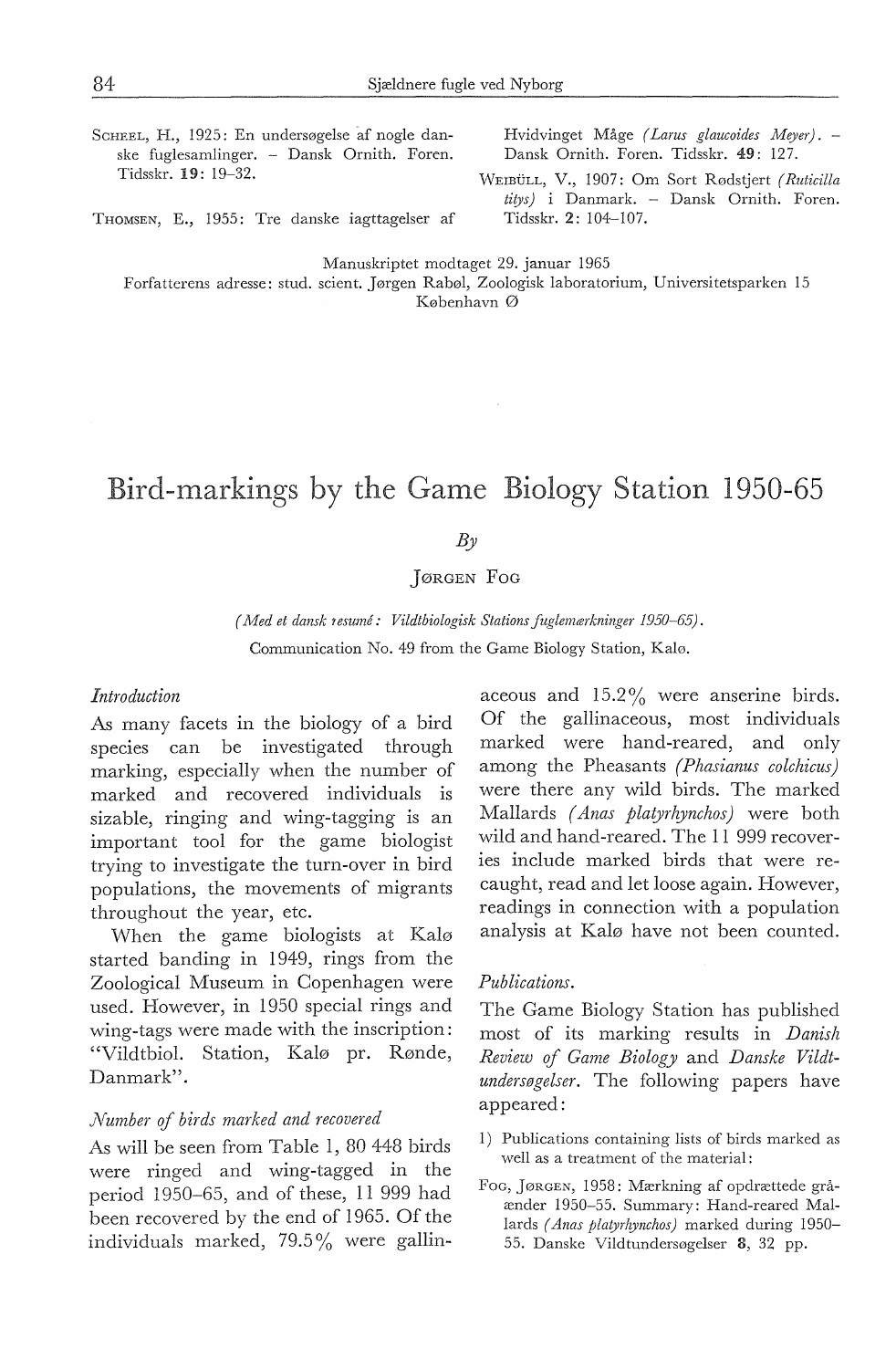- 1964: Dispersal and survival of released Mallards *(Anas platyrhynchos* L.). Resume: De udsatte gråænders bevægelser og omsætningen i bestanden. Danish Review of Game Biology 4  $(3): 1-57.$
- 1965: The Mallards from the estate of Kongsdal ( dispersal, hunting pressure, survival and productivity). Resume: Gråænderne på Kongsdal (bevægelser, jagtlig udnyttelse, overlevelse og produktion). Danish Review of Game Biology 4 (3): 61-94.
- PALUDAN, KNUD, 1962: Ederfuglene i de danske farvande. Summary: Eider-ducks *( Somateria mollissima)* in Danish waters. Danske Vildtundersøgelser 10, 87 pp.
- 1965: Grågåsens træk og fældningstræk. Summary: Migration and moultmigration of *Anser anser.* Danske Vildtundersøgelser 12, 56 pp.
- 2) Publications treating the material, but without lists of birds marked:
- PALUDAN, KNUD, 1957: Ringmærkning af agerhøns 1950-54. Summary: Partridges ringed during 1950-54. Danske Vildtundersøgelser 7, 27 pp.
- $-$  1958: Some results of marking experiments on Pheasants from a Danish estate (Kalø). Danish Review of Game Biology 3 (3): 167-181.
- 1959: Results of Pheasant markings in Denmark 1949-55. Danish Review of Game Biology 4  $(1): 1-23.$
- 1963: Partridge markings in Denmark. Danish Review of Game Biology  $4$  (1): 25-58.

Some aspects of the results of the markings have been published in a popular form in *Dansk Vildtforskning* 1963-64 and 1964-65 (in Danish), where the author also published (in tabular form) the numbers of marked and recovered birds in the respective years.

As will be seen from Table I, a number of species have been marked in such low numbers that it is improbable that the Game Biology Station will ever acquire a sizable recovery-material. Results of such markings will in the future be published in *Dansk Ornithologisk Forenings Tidsskrift* in connection with the lists published for the markings carried out by the Zoological Museum in Copenhagen.

#### *Rings versus wing-tags.*

In the 1950's, the Game Biology Station used a number of wing-tags for Pheasant-

and Partridge-chickens *(Perdix perdix)* and ducklings which were too small to carry a ring at the time of release. The Station has by now practically ceased using these tags. It has been demonstrated (PALUDAN 1963, Foo 1964) that ringing gives a better percent recovery than wing-tagging, even when the birds marked by the two methods are of the same age at the time of release. The reason is probably that wing-tags are often overlooked in dead birds.

#### *Conclusion.*

The Game Biology Station (Vildtbiologisk Station), Kalø near Rønde, in the period 1950-65 ringed and wing-tagged 80 448 birds; 11 999 of these had been recovered by the end of 1965. The results of the markings were mainly published in *Danish Review* ef *Game Biology* and *Danske Vildtundersøgelser,* but future publications will also be brought in *Dansk Ornithologisk Forenings Tidsskrift.* 

| Table 1. Game Biology Station bird markings 1950– |  |                                                 |  |          |  |  |  |  |  |
|---------------------------------------------------|--|-------------------------------------------------|--|----------|--|--|--|--|--|
|                                                   |  | 65 and number of recoveries reported by the end |  |          |  |  |  |  |  |
|                                                   |  |                                                 |  | of 1965. |  |  |  |  |  |

Tabel 1. *Vildtbiologisk Stations mærkninger* i *perioden 1950-65 og antallet af genmeldinger, der er indløbet indtil udgangen af 1965.* 

|                                                 | Nos. marked and recov-<br>ered 1950–65<br>Antal fugle mærket og gen-<br>meldt 1950-65 |                              |  |  |
|-------------------------------------------------|---------------------------------------------------------------------------------------|------------------------------|--|--|
|                                                 |                                                                                       |                              |  |  |
|                                                 | Mærket                                                                                | Marked Recovered<br>Genmeldt |  |  |
| $Podiceps$ griseigena                           | 1                                                                                     | 0                            |  |  |
| Ardea cinerea                                   | 24                                                                                    | 9                            |  |  |
| $Platalea$ leucorodia                           | 12                                                                                    | 2                            |  |  |
| Anser anser                                     | 1,294                                                                                 | 395                          |  |  |
| $Brancha\,\,\,bernida\,\, \ldots \ldots \ldots$ | 166                                                                                   | 37                           |  |  |
| $Tadorna tadorna \ldots \ldots$                 | 72                                                                                    | 4                            |  |  |
| Anas platyrhynchos $\ldots \ldots$              | 8,112                                                                                 | 2,055                        |  |  |
| Anas querquedula $\ldots \ldots$                | 4                                                                                     | 0                            |  |  |
| Anas crecca                                     | 1,989                                                                                 | 458                          |  |  |
| Anas acuta $\ldots \ldots \ldots \ldots$        | 28                                                                                    | 5                            |  |  |
| Anas penelope $\ldots \ldots \ldots$            | 25                                                                                    | 9                            |  |  |